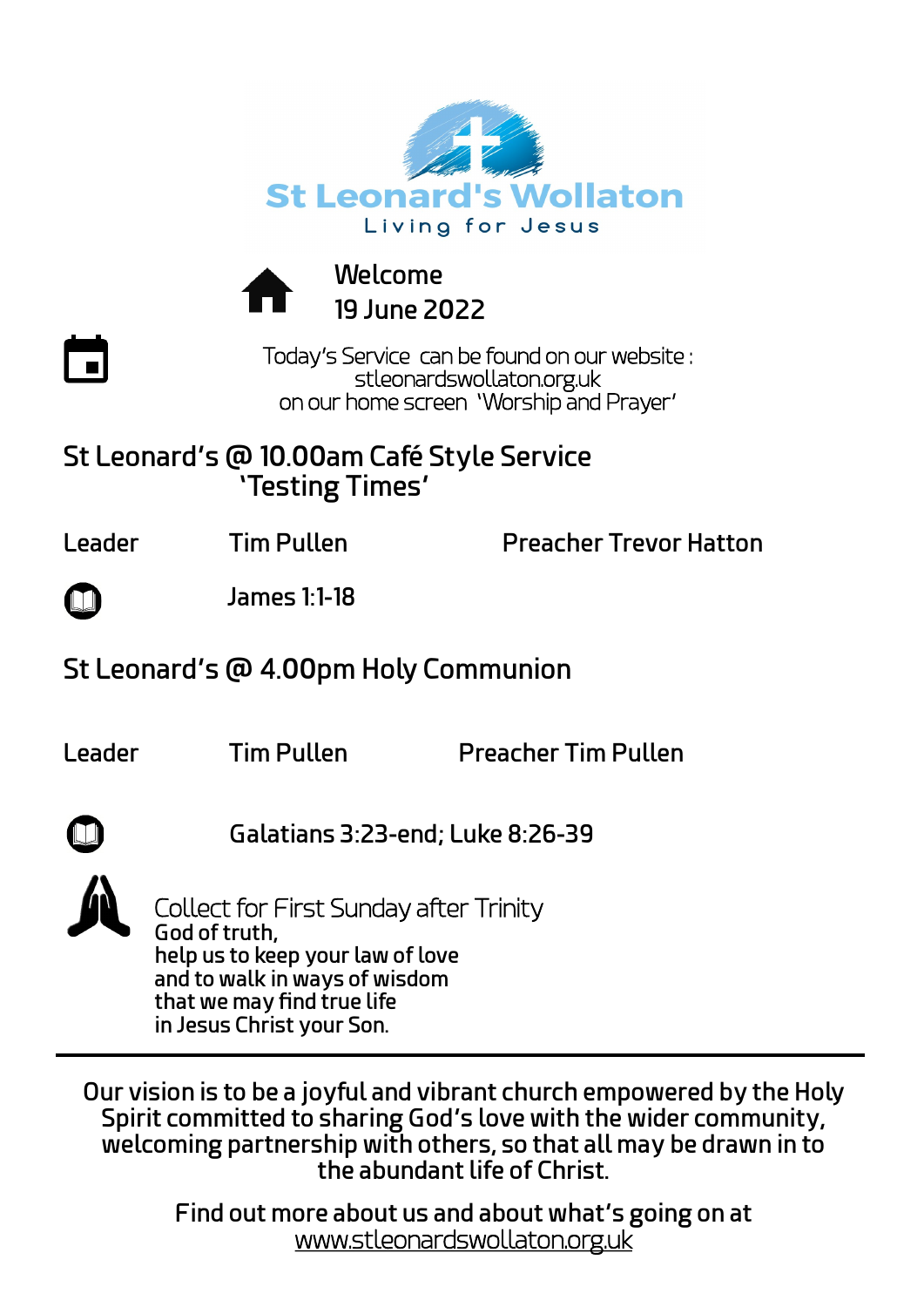Spiritual Practices: Silence in worship

**Following the series on spiritual practices (or holy habits) we have beenintroducing the practice of silence in our corporate worship. In every service there will be an opportunity to be quiet before God and allow him to speak into our lives.**

**We hope this will be an encouragement to incorporate the practice of silence into our personal spiritual lives, that it might strengthen our relationship with Christ and enable us to grow spiritually.**

#### Spiritual Practice

 **Prayerfully choose five people (or remembering the five you are already paying for and ask these questions:**

**What is on the minds of your five people? Offer this to God.**

**Do they know other Christians? Ask God to make some introductions.**

**What are their hopes for next week? Pray that they are met.**

**When are you next going to see them? Ask God for an opportunity to mention Christ and the confidence to do so.**

**What might be stopping them from following Jesus? Pray for the barriers to be broken down**  (**however slowly). How are they feeling? Tell Jesus about this.**

**DISCOVER FOUR WAYS THAT ST LEONARD'S CHURCH IS UNLIKE ANY OTHER by joining a tour for newcomers – and not-so-newcomers. Saturday 9 July 10.30-12.00.**

**To help plan refreshments please sign up on the sheet at the back of church or contact Mary or Malcolm Stacey on 978 5718 or [stacey1964@btinternet.com.](mailto:stacey1964@btinternet.com)** 

**Cannot make 9 July? We may repeat the event. Please say preferred day of the week.** Nottingham Hospitals' Choir Charity Summer Concert at St Leonard's Church

**Saturday 9 July at 7.30pm, to include music for the jubilee plus highlights from well known musicals and John Rutter.**

**Tickets £10 to include refreshments—available on the door or from**

**Joanna Martin on 07719367715/0115 9281931**

Do you attend our Sunday St Leonard's @ 4.00pm service? **If so, then maybe you feel able to offer to help with refreshments or welcome people to the service. Please contact Carol in the church office if you are able to help. Thank you**

St Martha's Foodbank **Supplies are still needed for Foodbank, please leave your donations in the vestibule. Pick up is on a Tuesday for delivery to St Martha's on Wednesday. Just add a few items to your shopping list each week if you are able, each donation we make is so very gratefully received. Thank you**



**David Hughes shared the following with us at a recent service.:**

**The past is history The future is a mystery This moment is a gift which is why we call it ' the Present. '**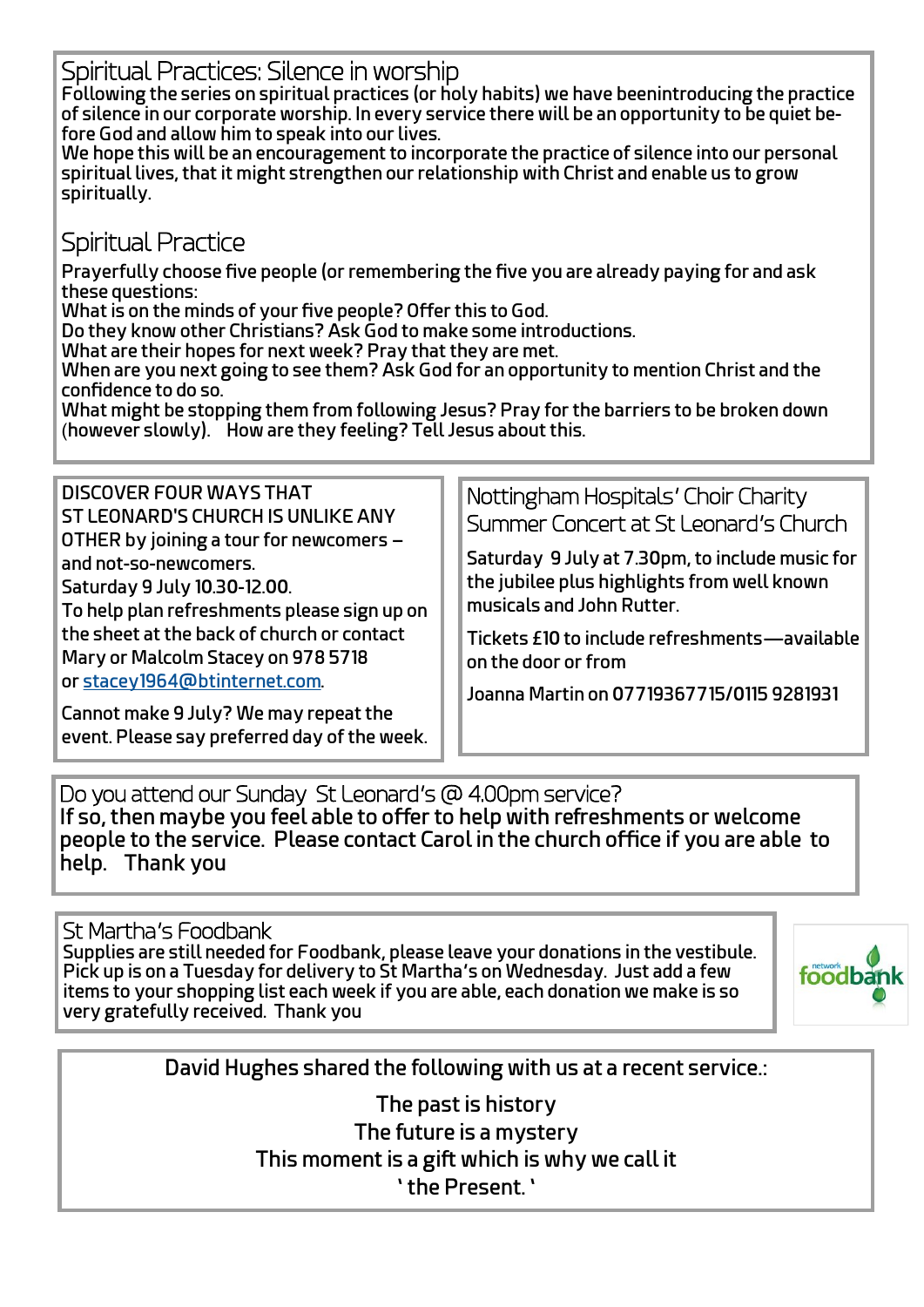

**Come for Coffee Tues 10.00am Wollaton Youth Club Tues 5-6.30pm Office Hour Second Tuesday of the month Funeral of Catherine Fry Wednesday at 10.00am 6pm-7pm Toddler Group Thurs 10.00am Toddler Group Thurs 1.30pm Choir Friday 7.30pm**

**Thursday St Leonard's @ 10.30 Holy Communion followed by refreshments** 

**Next Sunday St Leonard's @ 10.00 Holy Communion 4.00pm Messy Church @ the Community Centre**



The week ahead Dates for your diary

**The next Book Group meeting is on Thursday 23rd June, 7.30pm at 19 Valmont Road, NG9 3JL. There will also be a Zoom option. The book is 'American Dirt' by Jeanine Cummins. Further details from Jo Pullen or Erica Bailey.** 



**For all Fathers that they may protect, provide and tenderly care for all families and others for whom they have a responsibility and concern.**

**Bless all those who are refugees settling into communities through the UK. We pray for neighbours and churches to welcome and help those facing uncertainty.**

*The Sick* **-** *Eileen and Philip Hudson , Kathleen Price, Eunice Sale and Angie Smith.*

*We remember the families of those who have died recently and pray for the families of Jackie Draper , Catherine Fry, Paul Hanson, Susan Dooley, John Smith and Jean Gregory.*



**Tim Pullen, Rector 07974 007665 Anne Scothern, Toddlers 0115 8372420 Rachel Higginson Safeguarding**

 **slsafeguarding@outlook.com**

**To contact the Church Office Carol Barber 0115 837 2420 slwollaton@gmail.com**

*Church Office opening times: Mon, Tues, Fri 9.00am-11.00am Thurs 11.00am-1.00pm*

*Community Centre Bookings 01159285778 slccw.office@gmail.com*